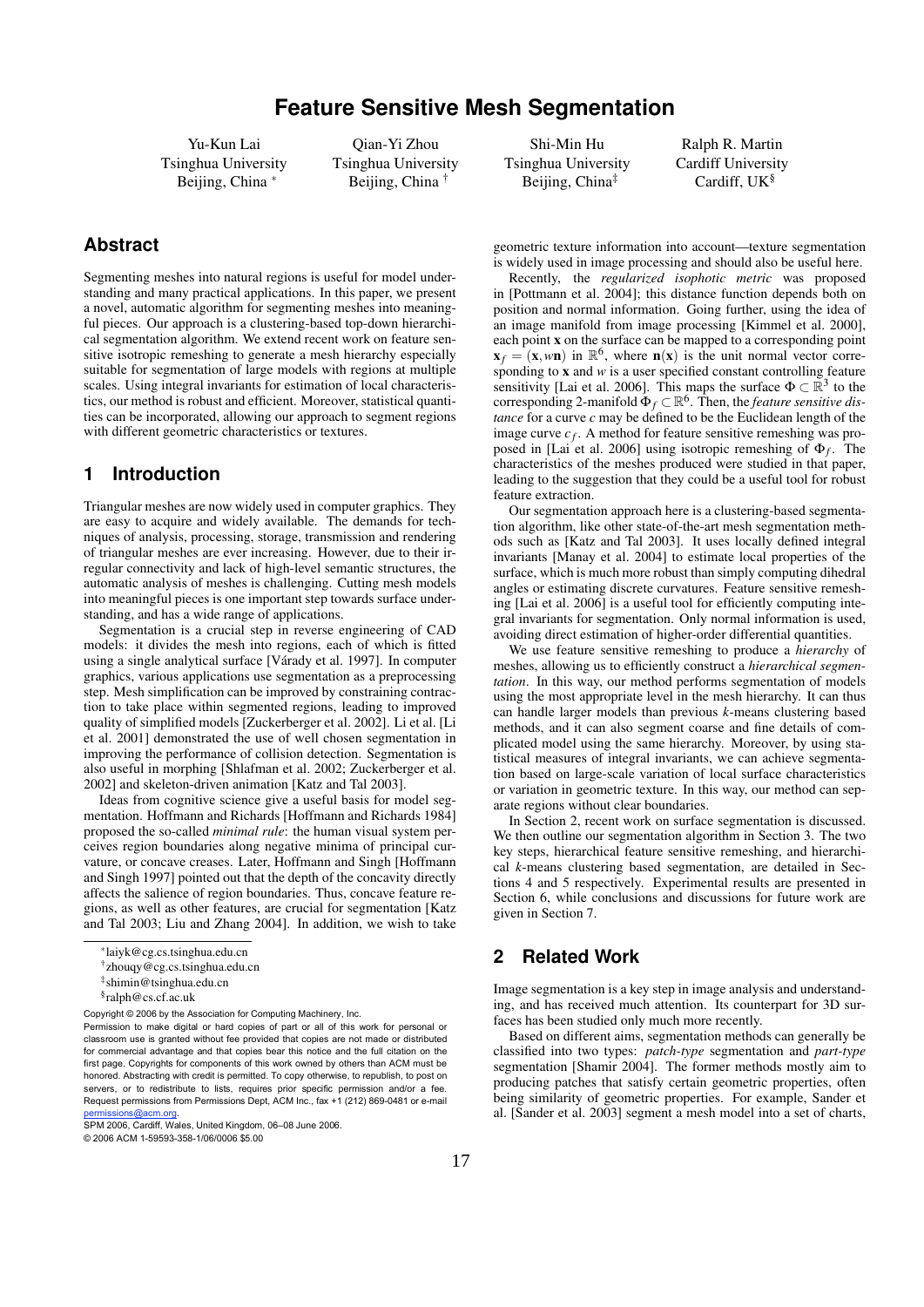

Figure 1: Steps of our segmentation algorithm

each of which is almost planar; such segmentation is suitable for parameterization as done in multi-chart geometry images. Trying to produce planar patches is too restrictive, and later improvements by Juliu et al. [Julius et al. 2005] try to segment models into quasidevelopable patches. Part-type segmentation on the other hand tries to segment models into meaningful pieces, usually based on significant features. Our method is of the latter type, and we will mainly consider this type of segmentation.

Segmentation methods generally fall into two classes: *region based*, and *boundary based*. Segmentation methods rely on estimating local properties. Boundary based approaches use special values of these local properties as candidate locations for boundaries, and regions are deduced from the located boundaries. Region based methods, however, look for areas having similar properties, which define the regions, and the boundaries are deduced from them.

Various operators have been used for estimating properties. Some methods use discrete curvature estimators (e.g. [Mangan and Whitaker 1999; Page et al. 2003; Srinark and Kambhamettu 2003; Zhang et al. 2002]). Other work [Katz and Tal 2003; Liu and Zhang 2004; Shlafman et al. 2002] uses a combination of geodesic and angular distances for similarity measurement, angular distances being a function of dihedral angle between adjacent triangles. Gelfand and Guibas [Gelfand and Guibas 2004] proposed a rather different shape descriptor, using slippage analysis, which is more suitable for segmenting mechanical components than computer graphics models.

Some segmentation methods are boundary based. For example, Zhang et al. [Zhang et al. 2002] give an algorithm which explicitly locates boundaries using discrete curvatures. Generally, such approaches depend on accurate discovery of boundary loops.

However, many segmentation methods are region based. Mangan and Whitaker [Mangan and Whitaker 1999] extend the bobsledding watershed algorithm to triangular meshes. Page et al. [Page et al. 2003] use an alternative hill climbing algorithm for watershed segmentation. They compute a directional height map and use impeded climbing up negative principal curvature hills. Srinark et al. [Srinark and Kambhamettu 2003] classify local surface regions using curvature estimates, and then use region growing to segment the model, starting from certain seeds. Though fast, this approach does not seem to handle noise well, and can also result in oversegmentation. Gelfand and Guibas [Gelfand and Guibas 2004] use local slippage analysis and a multi-pass region growing approach based on slippage signatures to separate different regions. This approach also requires good quality models.

Other region-based approaches use iterative *clustering* as a tool (as we also do here). Use of global optimization allows such approaches to be more robust to variations in local properties caused by noise, for example. Shlafman et al. [Shlafman et al. 2002] use *k*means clustering to provide a meaningful segmentation. However, the regions produced have jagged boundaries. This work was later improved in [Katz and Tal 2003], using hierarchical segmentation, fuzzy clustering and minimal boundary cuts to produce smoother boundaries. (In contrast, we use feature sensitive smoothing which, like the use of geometric snakes, tends to produce smoothed boundaries snapped to features). Spectral clustering was suggested by Liu et al. [Liu and Zhang 2004]; the authors claim it gives superior results for clean mesh models. However, these methods depend on dihedral angles whose computation is sensitive to noise. Geodesic and angular distances between all pairs of triangles must be precomputed and stored for efficiency; this limits the size of input mesh for which this is practical, even if done in a hierarchical manner. Another drawback is that the results depend on mesh connectivity. Cohen-Steiner et al. [Cohen-Steiner et al. 2004] use a similar Lloyd's-type clustering algorithm to that used in this work; however, their goal is surface approximation.

Unsupervised clustering techniques like the mean shift method can also be applied to mesh segmentation. Shamir et al. [Shamir et al. 2004] extend mean shift analysis to mesh models using local parameterization. Yamauchi et al. [Yamauchi et al. 2005] apply mean shift clustering to surface normals, and then use a method similar to that in [Sander et al. 2003] to compute the segmentation, based on the clustered normals. The number of clusters is computed during the segmentation process; however, the method presented in [Yamauchi et al. 2005] is likely to segment a model into more pieces than the desired number of meaningful parts.

Other approaches to segmentation also exist. Li et al. [Li et al. 2001] use edge contraction based skeletonization and space sweeping for mesh decomposition. Their method provides visually appealing results; however, it tends to capture large-scale shapes rather than features, making some decompositions impossible. Mitani and Suzuki [Mitani and Suzuki 2004] proposed a technique for making paper models from meshes. This can be considered as involving a special segmentation scheme that guarantees each region is developable. Wu and Levine [Wu and Levin 1997] proposed a method that simulates the distribution of electrical charges on the surface. Boundaries of regions are locations with minimal charge. The aim is to capture sharp concave features which are usually perceived as natural boundaries. Unlike most other methods, this approach does not depend on differential quantity estimation and is thus more stable. However, assumptions are needed about the nature of the input object, which should generally have an even distribution of concave feature regions for boundaries, and the mesh should also be closed. Katz et al. [2005] propose a segmentation algorithm based on feature points and core extraction. Pose-invariant results are reported in this paper. However, an expensive optimization method is used to find feature points, which limits the complexity of models that can be efficiently handled after simplification.

Other work has considered interactive mesh segmentation. As well as extracting features automatically, the approach proposed in [Lee et al. 2004] also gives the user tools to to close and optimize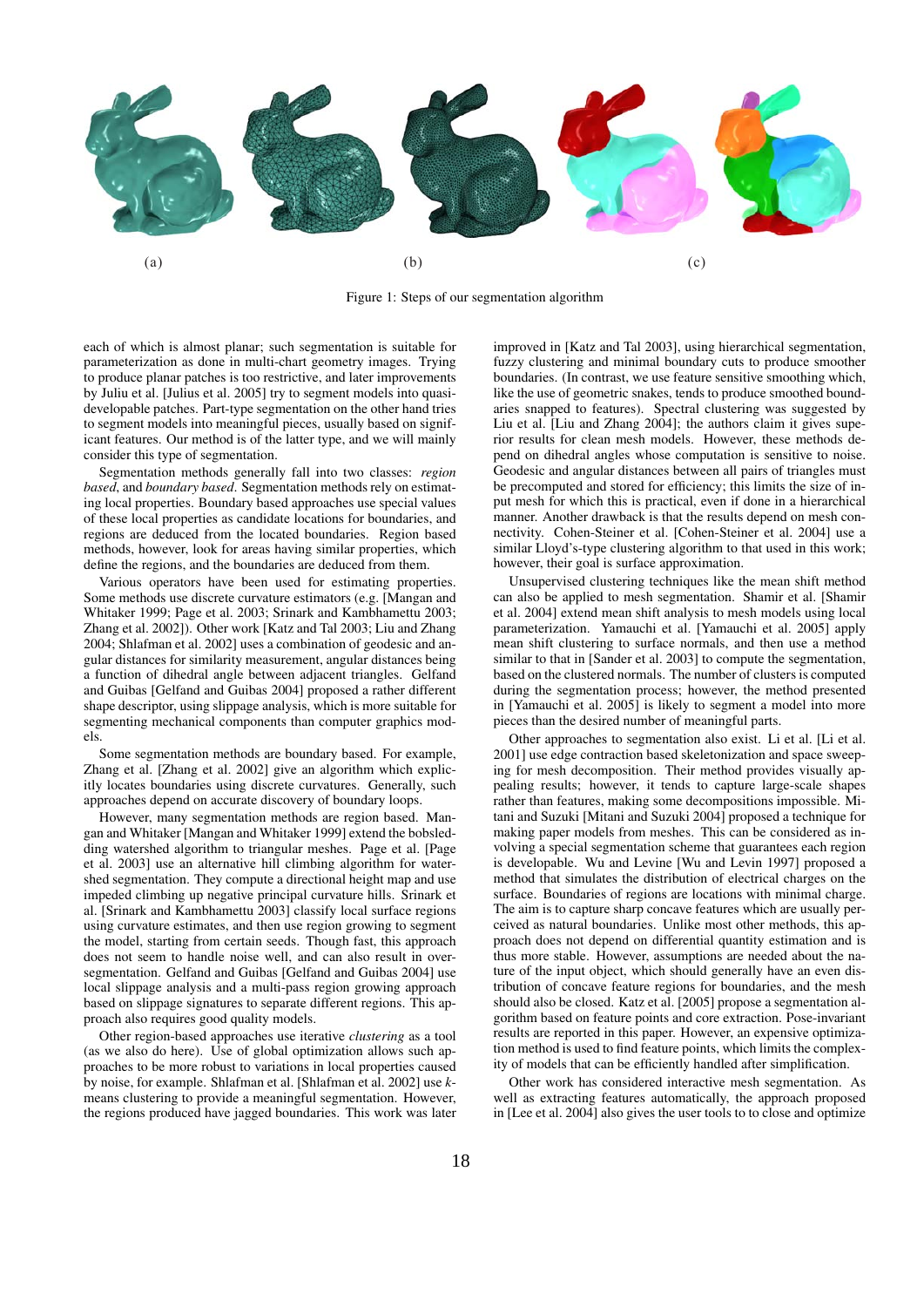boundary loops separating different parts of the object. Funkhouser et al. [2004] present a modeling system based on searching for and stitching parts from a database. An intuitive interactive segmentation tool is given to find optimal cuts guided by user-drawn strokes, formulated as a constrained least-cost path problem.

Our approach is automatic and region-based. As in the method in [Katz and Tal 2003], we can produce a hierarchy of segmentation, of particular use in certain applications. We use hierarchical feature sensitive isotropic remeshing to efficiently and robustly segment large models at several levels. Integral invariants and statistical quantities are used as local properties in a *k*-means clustering approach. These provide more robustness than dihedral angles, are insensitive to small fluctuations in surfaces, and are also capable of segmentation using certain types of geometric textures.

## **3 Algorithm Overview**

Given an input model represented as a triangular mesh, and a few user specified parameters, our method produces a set of disjoint, constituent regions, whose union is identical to the input mesh.

For some input models, preprocessing may be desirable. Though our algorithm can be applied to manifold models with or without holes, we do assume that any necessary topological correction has been carried out to remove unwanted gaps, tiny handles or other deficiencies ( *topological noise*). For very large models (more than 10<sup>6</sup> triangles, using a current desktop PC), it may be desirable to apply mesh simplification [Garland and Heckbert 1997; Hoppe 1996] in order to obtain results in a reasonable time (a few minutes).

We now map the mesh from  $\mathbb{R}^3$  to its counterpart in  $\mathbb{R}^6$ , as described earlier. This is done vertex by vertex while keeping the connectivity unaltered. As part of this process, the normal at each vertex needs to be estimated. For models that are not too noisy, normals can be reliably estimated using 1-ring neighbors. For noisier models, however, improved results can be achieved by estimating normals using local planar or quadratic surface fitting to a neighborhood—see [Lai et al. 2006] for further details.

Next, the new mesh is subjected to hierarchical feature sensitive remeshing, as explained in detail in Section 4. This process generates a hierarchy of feature sensitive (FS) meshes, of increasing resolution with successive levels of detail, and with clear correspondences between adjacent levels. This is accomplished by first constructing the coarsest level of remeshing; for each finer level, every triangle in the coarser level is subdivided into 4 triangles and newly inserted vertices are repositioned in nearby locations to optimize isotropic sampling in  $\mathbb{R}^6$ . The hierarchical output is conceptually similar to an Gaussian image pyramid. In the first step of segmentation, the coarsest level of remeshing is used, reducing the computational complexity and ensuring stability with respect to small scale fluctuations. As hierarchical segmentation proceeds, each area to be segmented at lower levels contains fewer triangles. When an area contains too few triangles on the current mesh so that the corresponding finer mesh contains fewer than a certain prespecified number of triangles, we move to a finer mesh.

A *k*-means clustering algorithm is used to segment a given area (at the top level, the remeshed surface, or part of it at lower levels). This clusters triangles to form regions as detailed in Section 5. The number of clusters, *k*, can be specified by the user, or can derived by optimization as in [Katz and Tal 2003].

A *metric* measuring distances between triangles is needed to perform clustering. We use a definition incorporating geodesic distance, integral invariants related to averaged normal curvature, and statistical measures of these invariants characterizing local properties such as geometric texture. Given a user specified number of regions to be generated at the current level, several initial regions are selected, which are then improved iteratively. This segmentation process is performed at several levels (if desired), giving a

#### Input: *a mesh model; certain user-specified parameters.* Output: *a set of disjoint, contiguous regions representing meaningful parts of the input model.*

- 1. Preprocessing (optional);
- 2. Compute hierarchical feature sensitive remeshing.
- 3. Perform hierarchical segmentation with *k*-means clustering and a new distance metric.
- 4. Map the result back to the original model (optional).
- 5. Perform feature sensitive boundary smoothing.

Figure 2: Algorithm Overview

hierarchical segmentation.

The segmentation results on the FS mesh can be mapped to the original input mesh by projection, in a similar way to the approach used in [Katz and Tal 2003]. Alternatively, the segmented FS mesh itself, which has better properties, may be used in downstream applications.

If the initial region boundaries are too jagged, they can be improved by *feature sensitive smoothing* as in [Lai et al. 2006] or by use of *geometric snakes* [Lee and Lee 2002].

Our algorithm is summarised in Figure 2.

## **4 Hierarchical Feature Sensitive Remeshing**

Clustering-based segmentation algorithms need to compute distances between pairs of triangles on the mesh. In practice, distances between *most* pairs of triangles will be required. These pairwise distances need to be randomly accessed during *k*-means clustering and should be kept in main memory. They may be found using Dijkstra's shortest-path algorithm in  $O(N^2 \log N)$  time, where *N* is the number of triangles;  $O(N^2)$  storage is required. This is expensive for large *N*, and previous methods (e.g. [Katz and Tal 2003]) have used a simplified mesh as a means to provide a segmentation for large models. Simplification ideally would done in such a way as to ensure consistency of the segmentation with the original model.

Hierarchical segmentation was first introduced by Katz et al. [Katz and Tal 2003]. It is able to represent a decomposition of a model at different levels, mimicking the way people think. To achieve hierarchical segmentation, they simply segment each region at each level of detail into further regions, recursively. However, at the higher levels, the simplified triangulation count is low for each region, and inadequate detail may be present due to mesh simplification. This has an impact on the correctness and accuracy of the segmentation of the original mesh.

Our alternative approach is suited to large meshes: we use multiresolution, hierarchical, feature sensitive remeshing to reduce the size of the computational problem, while avoiding the loss of significant detail in the reduced size meshes. In particular, the input model is remeshed into a hierarchy of models with different resolutions with clear correspondences between adjacent levels in the hierarchy. The coarsest remeshing is used for the initial segmentation. In earlier stages of hierarchical segmentation, *details* of models are usually of little use, and the global shape at a coarse resolution is important. Later, areas of the model are segmented using more detailed meshes. At finer levels of detail, only single alreadysegmented areas of the mesh need by processed at a given time, not the whole mesh. By using hierarchical remeshing in conjunction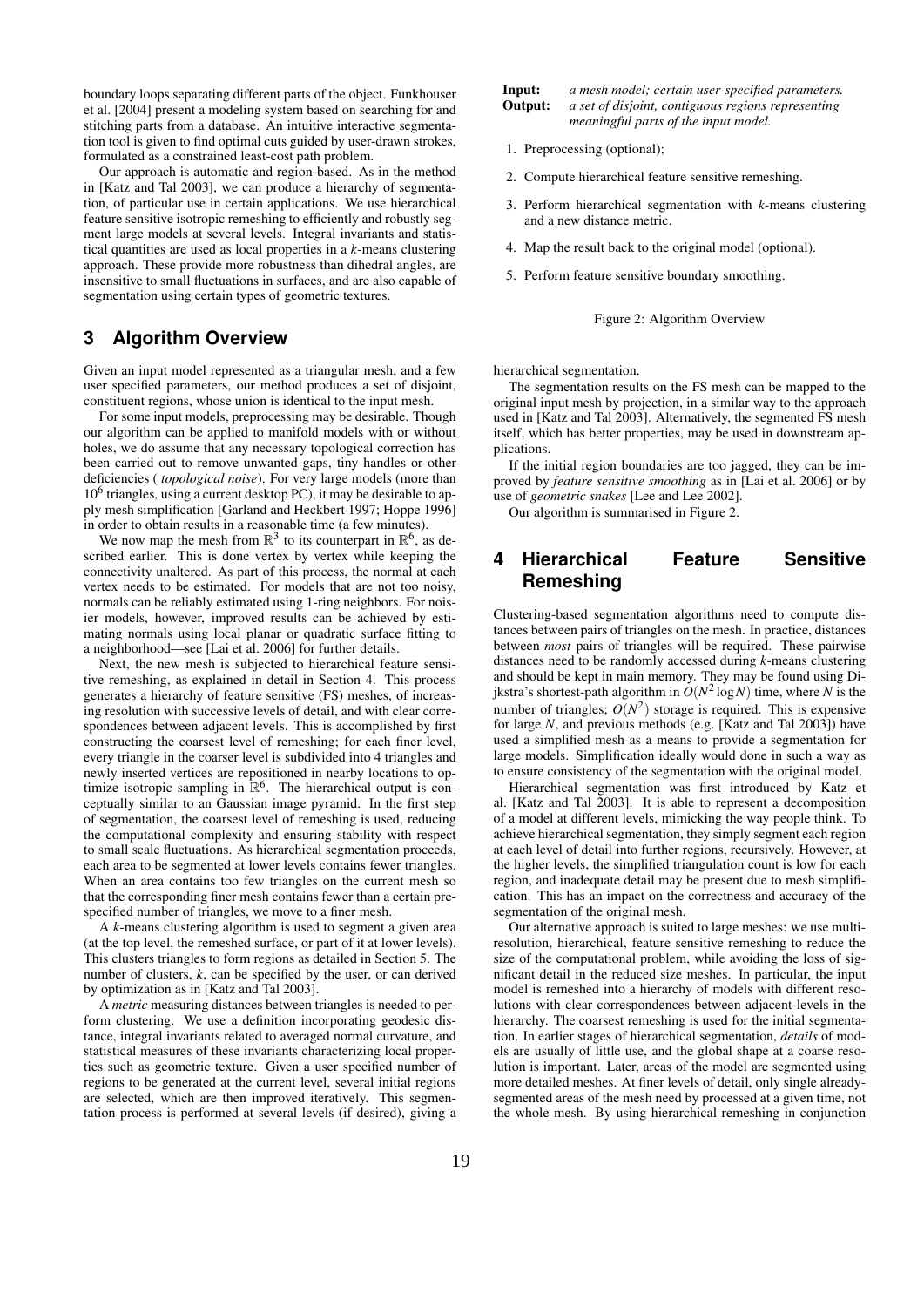with hierarchical segmentation, our method is capable of handling larger models, and segmenting them into more levels.

Thus, instead of using mesh simplification, we use *feature sensitive, isotropic, remeshing* [Lai et al. 2006]. Typically, we might make from one to three levels of such FS meshes, each with 1/4 the number of triangles of the previous level. An FS mesh in general has almost equilateral, equally sized triangles in  $\mathbb{R}^6$ . However, it also has the desirable property that triangles are elongated along sharp features. This makes it possible to efficiently represent models. Moreover, a topological disk on an FS mesh is a good approximation to a geodesic disk in  $\mathbb{R}^6$ . Let  $\alpha$  represent the mapping between  $\Phi$  and  $\Phi_f$ . It has been shown in [Lai et al. 2006] that the affine first derivative mapping  $D\alpha^{-1}$  maps the unit circle  $\mathbf{k}_f$  in  $\mathbb{R}^6$ , centered at some point  $\mathbf{x}_f$  on  $\Phi_f$ , to an ellipse **k** in  $\mathbb{R}^3$ , in the corresponding tangent plane of Φ at the point x. This mapping distorts the local shape. The *principal distortions*, corresponding to principal curvatures, are the extremal distortions. Thus, the distances of the vertices of the ellipse to its center are the corresponding principal distortions  $1/\lambda_i$ ,  $i = 1, 2$ , which satisfy

$$
\lambda_i^2 = 1 - w^2 K + 2w^2 H \kappa_i = 1 + w^2 \kappa_i^2, \tag{1}
$$

where  $\kappa_i$  are the two principal curvatures, respectively [Lai et al. 2006]. Thus the principal distortions, which can be estimated as an integral quantity, are closely related to the local surface curvatures. We explain how we use them for segmentation in Section 5.

FS remeshing can be computed by extending an isotropic remeshing algorithm (e.g. [Alliez et al. 2003; Surazhsky et al. 2003; Witkin and Heckbert 1994]) which works in  $\mathbb{R}^3$  to the feature sensitive metric in  $\mathbb{R}^6$ . We use the method in [Lai et al. 2006]. It uses the iterative method in [Witkin and Heckbert 1994] to optimize the sampling, and to further improve the results, geodesic distances computed by the method in [Surazhsky et al. 2005], rather than Euclidean distances, are used in an energy function which is a sum of spring energies designed to cause vertices to repel one another.

As geodesic distances are used, an FS mesh contains almost equilateral triangles with almost identical size in terms of the feature sensitive metric on the input model. Given such a mesh, if each triangle is split into four smaller ones, by inserting a vertex at some appropriate point near the mid-point of each edge, the resulting refined model is still nearly isotropic in this sense. The refined model can be computed as follows. Insert a vertex at the mid-point of each edge of the coarse level mesh, and project these newly inserted vertices onto the input model in  $\mathbb{R}^3$ . (The projection can be done in  $\mathbb{R}^3$  or  $\mathbb{R}^6$ . However, it appears to be more robust to do the projection in  $\mathbb{R}^3$ ). The connectivity and positions of the vertices from the coarser level mesh are kept unaltered. This ensures that vertices do not move globally, and the correspondence between the coarse and finer levels is simply given by the above one-to-four mapping. The new vertices are repositioned using spring energy optimization. The neighborhood used for computing spring energy functions can be easily found from the topological neighbors based on subdivision. The optimization carried out is similar to the one used for remeshing at the coarsest level. Armijo rule [Kelley 1999] step-size control can be incorporated to make the result more stable. The initial positions are usually quite close to the required solution, and it takes just a few iterations to achieve acceptable remeshing results.

As noted earlier, it is usually sufficient to remesh models at from one to three levels, depending on detail in the input model and degree of segmentation required. Fig. 3 shows the Armadillo model (originally with 345,944 triangles) remeshed with 11,756 (left) and 47,024 triangles (right).



Figure 3: FS meshes of the Armadillo model at coarser and finer resolutions

## **5 Hierarchical Segmentation**

Use of remeshed models makes segmentation tractable, and estimation of geometric properties efficient. The triangles in the model as clustered into *k* meaningful regions using *k*-means clustering, which assigns triangles to clusters according to distances from an iteratively updated *representative* triangle for each cluster. Section 5.1 gives our basic approach to clustering-based hierarchical segmentation, Section 5.2 discusses the key issue of distance computation, and Section 5.3 briefly considers how to ensure that each region has a smooth boundary.

#### **5.1 Hierarchical Segmentation Approach**

Our hierarchical segmentation approach is similar to those in [Katz and Tal 2003] and [Shlafman et al. 2002]. The main differences lie in the distance computation (see Section 5.2) and the use of multiresolution remeshing. The number of clusters, *k*, can be specified by the user, or can derived automatically by optimization as in [Katz and Tal 2003].

The algorithm proceeds from coarse to fine segmentation of the input mesh. Segmentation is performed on the appropriate FS mesh and mapped back to the original mesh if desired. Initially, the entire lowest resolution FS level mesh is segmented into regions. Subsequently, if further segmentation is required, the segmentation process is applied to the individual regions identified at the previous level of segmentation. A finer FS mesh is used if the region has a manageable size in this mesh, i.e. contains fewer than a certain prespecified maximum number (say 10,000) of triangles Otherwise, the coarser FS mesh is still used.

In order to segment a target (the whole object or a region) into smaller regions, *k*-means clustering is used as follows:

- 1. Precompute distances between triangles. The distance between each pair of triangles is computed using a metric which combines geodesic, curvature-related and geometric texturebased information.
- 2. Pick seeds. Seed triangles may be chosen by the user. Otherwise a seed triangle is randomly selected for the first cluster, and seeds are found for the other clusters one by one, by choosing the triangle that has the largest average distance to all other seeds found so far.
- 3. Assign triangles to the nearest cluster. Each triangle is assigned to the cluster to whose representative is closest.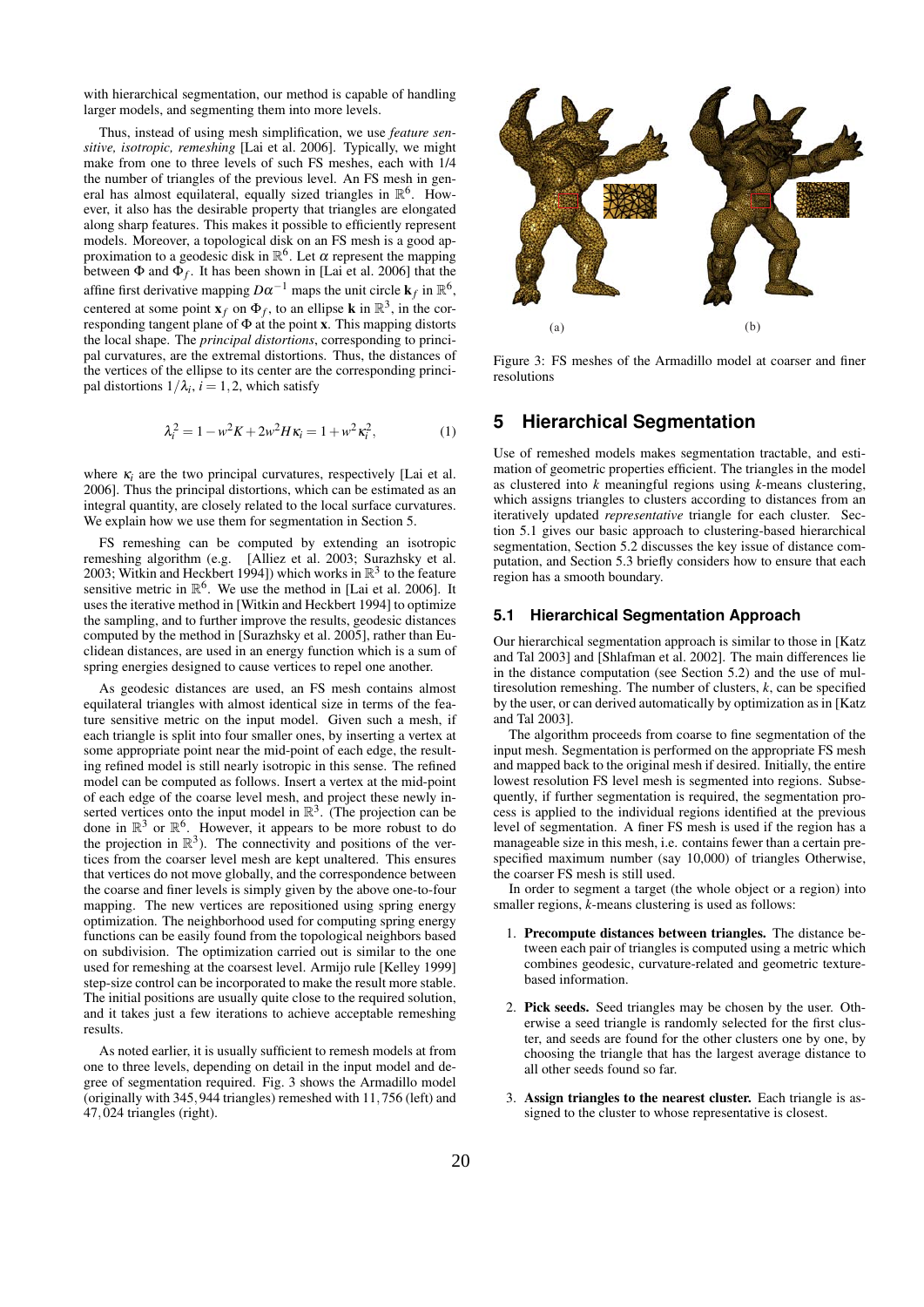4. Update the representative of each cluster. The representative  $r$  is updated to be the one minimizing

$$
\sum_{f \in \text{Region}(r)} D(f, r);
$$

here  $D(f, r)$  is the distance between triangles  $f$  and  $r$ .

Steps 3 to 4 are iterated; in practice, just a few iterations suffice to converge to adequate results.

Note that the precomputed pairwise distances can be used again for further levels of segmentation if the same resolution of FS mesh is used, leading to efficiency.

#### **5.2 Distance Computation**

Distance computation is the key step in any *k*-means clustering algorithm. It affects the clustering outcome and a suitable metric must be carefully chosen dependent on the problem. For clusteringbased segmentation, geodesic distance and angular distance have been used [Katz and Tal 2003; Shlafman et al. 2002; Liu and Zhang 2004].

Geodesic distance favors segmentation of equal sized regions, whereas angular distance tries to force region boundaries to lie where surface direction changes quickly, e.g. at sharp edges. This works well for clean models, producing regions typically separated by (ideally deep) valleys. However, for real, noisy, scanned models, angular distances are less useful. Noisy meshes can contain triangles with relatively large dihedral angles between them. In the extreme, a small spike on a relatively smooth surface may be segmented as a region if its triangles are far from all its neighbors in angular distance. Moreover, the angular distance approach usually applies a nonlinear mapping (e.g. the cosine function) to the dihedral angles, in order to reduce this distance in flatter regions. The overall effect for a specific portion of surface depends on whether it is represented by a few large triangles, or a larger number of smaller triangles.

Like previous authors, we first define the distance between an *adjacent* pair of triangles. The distance between *any* pair of triangles on the mesh can then be computed by following the shortest path on the dual graph of the mesh, using Dijkstra's algorithm.

We define the distance function differently to previous authors, in terms of integral and statistical information about local features. In addition to using geodesic distance  $D_{\text{geod}}$  like previous work, we add two further terms, namely the *curvature distance*  $D_{\text{curv}}$ , derived from the mapping distortion of  $\mathbb{R}^6$  geodesic disks, and the *texture distance*  $D_{\text{texture}}$  that measures changes in geometric texture or other statistical surface properties. The distance between an adjacent pair of triangles  $f_i$  and  $f_j$  is overall defined as

$$
D(f_i, f_j) = c_1 \cdot D_{\text{geod}}(f_i, f_j) / \bar{D}_{\text{geod}}
$$
  
+ 
$$
c_2 \cdot D_{\text{curv}}(f_i, f_j) / \bar{D}_{\text{curv}}
$$
  
+ 
$$
(1 - c_1 - c_2) \cdot D_{\text{texture}}(f_i, f_j) / \bar{D}_{\text{texture}}
$$
 (2)

where the averages  $\bar{D}_*$  are over all pairs of adjacent triangles. We typically use  $0.1 \le c_1 \le 0.2$  and  $0.7 \le c_2 \le 0.9$ .

The geodesic distance  $D_{\text{geod}}(f_i, f_j)$  between two adjacent triangles is defined as the sum of the distances from the barycenters of two triangles to the center of the edge that is shared by the two triangles.

To efficiently compute the other two distance terms, we compute the mapping distortion at each vertex of the FS mesh. For a vertex *v*, we use an *r*-ring of neighbours (typically  $r = 1$  to 3) as an approximation to a R <sup>6</sup> geodesic disk. The freedom to choose *r* differently provides flexibility to selectively ignore small scale features, allowing a tradeoff between accuracy and robustness. The principal distortions  $\lambda_{\min}$  and  $\lambda_{\max}$ , and corresponding directions  $\mathbf{d}_{\min}$ 



Figure 4: Distortion estimation and sampling pattern for geometric statistics

and  $d_{\text{max}}$ , can be approximated using the geodesic disk. We find the shortest and longest distance from  $v$  to any point on the boundary of this neighborhood using a fast geodesic distance computation [Surazhsky et al. 2005]. Let these distances be  $\Delta_{\text{min}}$  and  $\Delta_{\text{max}}$ respectively, with corresponding vectors (projected on the tangent plane of *v*)  $\mathbf{d}_{\text{min}}$  and  $\mathbf{d}_{\text{max}}$ . We can estimate the mapping distortion as  $\lambda_{\text{min}} = \frac{\Delta_{\text{min}}}{l}$  and  $\lambda_{\text{max}} = \frac{\Delta_{\text{max}}}{l}$ , where *l* is the radius of the geodesic disk in the feature sensitive metric. We use  $\mathbf{d}_{\text{min}}$  and its orthogonal direction in the tangent plane of *v* as approximate principal directions

We now compute  $D_{curv}$  in Equation 2. For an adjacent triangle pair  $f_i$  and  $f_j$ , we consider the mapping distortion  $\lambda_e$  in the direction orthogonal to their common edge *e*, as follows. Taking the two vertices  $v^1$ ,  $v^2$  opposite to *e* in these triangles, we use their principal distortions to estimate the mapping distortion  $\lambda_e$  in the direction  $\mathbf{n}_e$ orthogonal to *e*:

$$
\lambda_e = \frac{1}{2} \sum_{i=1,2} (\lambda_{\min}^i \mathbf{d}_{\min}^i + \lambda_{\max}^i \mathbf{d}_{\max}^i) \cdot \mathbf{n}_e.
$$
 (3)

(see Fig. 4(a)).  $D_{curv}$  can then be defined as

$$
D_{curv}(f_i, f_j) = \eta G(\frac{1}{\lambda_e} - 1).
$$
 (4)

where  $\eta$  is a coefficient controlling the relative importance of convex and concave regions. Cognitive theory emphasises the importance of segmentation at concave regions, so  $\eta$  should be a small number (e.g.  $0.1 \le \eta \le 0.2$ ) for convex regions and 1.0 for concave ones. *G* is a sigmoidal nonlinear function used to reduce the effect of low responses. Its use is very similar to application of the cosine function to dihedral angles when computing angular distances. We use

$$
G(x) = 1 - \cos(\frac{\pi}{c}\min(x, c))
$$
 (5)

where *c* is a threshold;  $c = 0.5$  works well in practice. All the examples presented in this paper use this setting for *c*.

Most previous methods for mesh segmentation do not take into account differences in geometric textures when performing segmentation. While computation of local similarity is possible, it tends to be expensive, and sensitive to noise. We therefore compute statistical properties of integral invariants (e.g.  $\lambda_{\text{min}}$ ) for use as descriptors of local surface properties. Another suitable integral quantity, the radius ratio  $\rho$ , is given by

$$
\rho = \sqrt{\text{Area in } \mathbb{R}^3/\text{Area in } \mathbb{R}^6}.
$$
 (6)

Small  $\rho$  corresponds to at least one of the principal curvatures being large. It can also be seen from Equation 1 that  $\lambda_{\min}$  has a close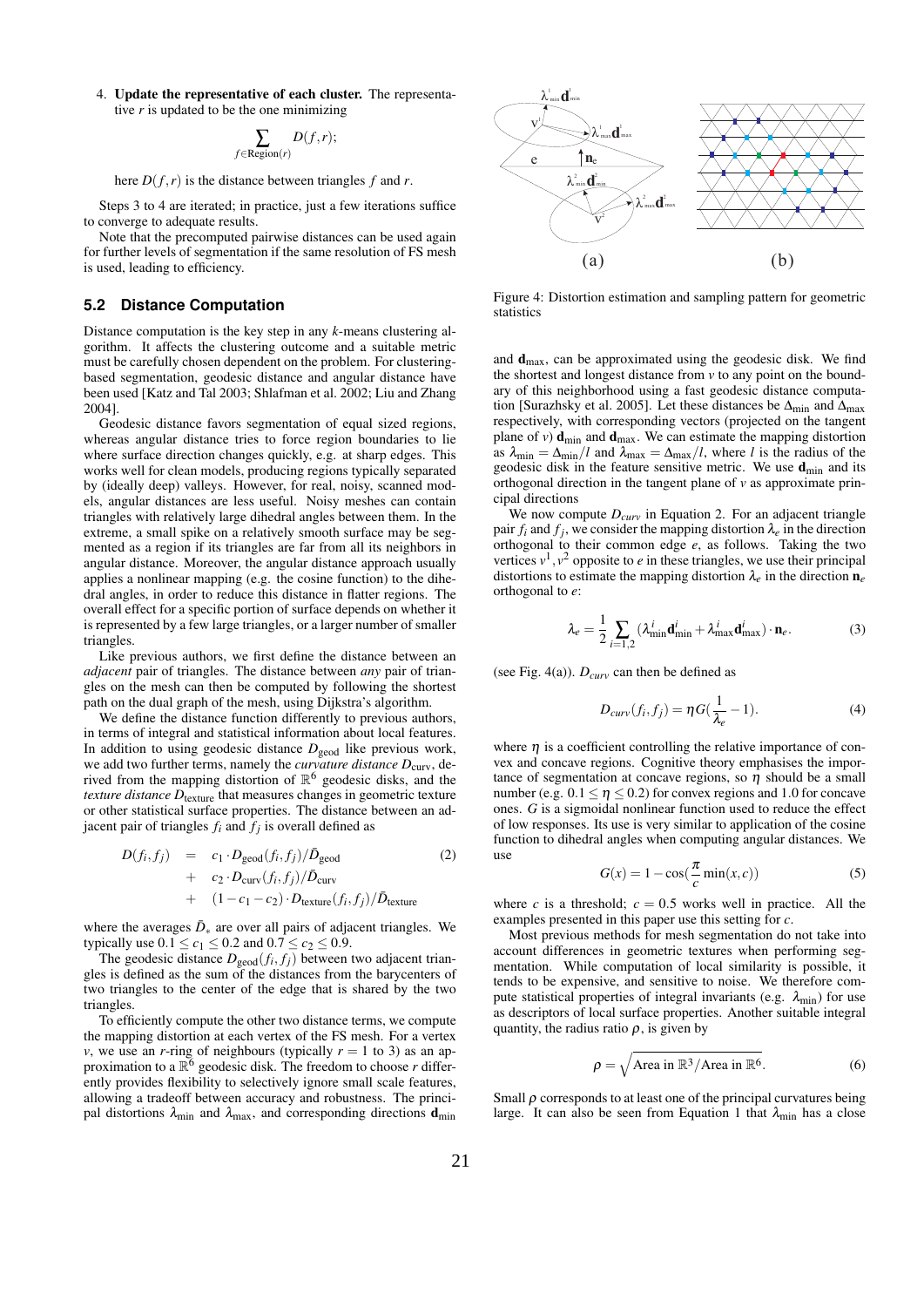

Figure 5: Segmentation by texture

relationship to the local average curvature. To use these descriptors for local shapes, given an edge *e* between two adjacent triangles *f<sup>i</sup>* and  $f_j$ , we sample a specific neighborhood on either side of the edge (see Fig. 4(b)). The average and standard deviation of  $\lambda_{\text{min}}$  and  $\rho$ are computed and placed in a vector *V* (the standard deviation is multiplied by a weight to control relative importance of averages and standard deviations), and *Dtexture* is thus defined as:

$$
D_{\text{texture}} = ||V_i - V_j||^2. \tag{7}
$$

By balancing the weights of constituent parts of the distance function, our method can produce varying results, as desired by the user. Fig.  $5(b)$  shows an example where  $D_{\text{texture}}$  has been emphasised to segment a textured object into three regions; in this case we used  $c_1 = c_2 = 0.1$ . The result in Fig. 5(a) was produced with a weight for  $D_{\text{texture}}$  of 0.

Fig. 5(c) shows another example that segments the flat letters *SPM* from a surface covered with a grooved geometric texture. Because a large neighborhood has been used for geometric texture statistics, the locations of the boundaries are not very accurate and there also exist some rounding effects at corners due to the use of smoothing. A separate boundary optimization process is likely to be necessary in practice to further improve the results.

#### **5.3 Patch Boundary Smoothing**

Though our results tend to produce more robust boundaries near sharp features than previous methods, by utilising integral quantities rather than dihedral angles or discrete differential quantities, in some cases, the segmentation results are still jagged. We use *feature sensitive smoothing* [Lai et al. 2006] to improve this. The basic idea is to optimize discretized spline-in-tension energy in the feature sensitive metric. Segmentation boundaries tend to pass through feature regions, and such smoothing has the ability to snap the boundary to the features. It bears some similarity to geometric snakes [Lee and Lee 2002], but is much simpler to implement and avoids local parameterization which includes unavoidable mapping distortions.

Region boundary smoothing needs to be done carefully. As there are *branching* vertices on boundaries where three or more regions meet, we cannot move each boundary loop independently. Such vertices are detected, and the boundary is split into segments where any such vertices exist. Each segment is smoothed separately while keeping the locations of the branching vertices fixed (the positions of the latter could also be optimized too for further improvement).

The remeshing results can be mapped back to the original input model if desired using a projection method similar to the one in [Katz and Tal 2003].

Boundary smoothing should be done after projection.

### **6 Experimental Results**

The weight *w* used for mapping into  $\mathbb{R}^6$  should be chosen according to the scale of the input mesh [Lai et al. 2006] In the experiments reported later, we scaled the models to fit into a bounding box of size 1. The choice of *w* is not critical, and we typically used  $0.05 \le$  $w \leq 0.1$ .

Fig. 1 illustrates the main steps of our algorithm using the 'bunny' model with 25,000 triangles, remeshed using two levels of FS mesh with 17,336 and 4,334 triangles, respectively. Two levels of segmentation are shown, using the coarser and finer FS mesh respectively.

Fig. 6 shows segmentation of various objects with our method. The results are better for models with sharp features, especially concave features separating different parts (e.g. Figs. 6(a-d)). The FS meshes contain elongated triangles which tend to follow features, so that the computed region boundaries do not need smoothing. For models with fewer features, or whose features do not form closed loops, slightly more jagged boundaries result, and the segmentation is not as robust. For example, in Fig. 6(f), the front leg is cut higher than others, which in some sense is also reasonable, because the cut boundary takes into account certain creases on the model. Our method is robust in the presence of small fluctuations, as illustrated by Fig. 6(j). By varying the neighborhood size when computing integral invariants, the scale of features being considered can be altered. This is a useful property when small scale, sharper features coincide with large scale, smoother features. The various scanned models segmented in this Figure show the insensitivity of our method to noise.

Fig. 5 shows an example of segmentation by texture. The size of the statistical neighborhood used affects the texture captured. Our method can efficiently separate certain kinds of geometric textures, but due to the use of *simple* statistical measures, limitations exist; we wish to extend it to handle more complex kinds of geometric texture.

Fig. 7 shows two examples of segmenting models into a larger number of levels. The original 'eagle' model contains 33,072 triangles, and we used a simplified version of the 'Lucy' model containing 237,278 triangles. Segmentation was done to three levels. Using hierarchical FS meshes, detail can be retained while keeping the computation time and main memory manageable. Using the finest FS mesh, even the hand of 'Lucy' and the foot of the 'eagle' can be reliably segmented.

We tested our method on a Pentium IV 2.4GHz computer with 1GB RAM. Remeshing a model with 200K triangles to about 10K triangles takes under a minute. Segmentation time is directly related to the size of the input FS mesh. For models with 4K triangles, local property estimation takes 0.1s, pairwise distance computation 15.4s, and clustering 1.3s. For models with 11*K* triangles, the times are 0.2s, 134.8s, and 7.9s respectively. The time is dominated by computing pairwise distances. Note that smaller models require significantly less time to compute. By using *hierarchical* FS meshes, the time for pairwise distance computation is greatly reduced.

Compared to previous work, our approach is capable of handling complicated models with high efficiency, due to the use of feature sensitive hierarchical remeshing. Generally, our method is relatively insensitive to choices of the parameters in the algorithm. However, by using an appropriate neighborhood size in the computation of integral invariants, we believe more robust results might be achieved. Note that the ability to separate certain kinds of geometric *texture* means our method is particularly useful for certain types of application.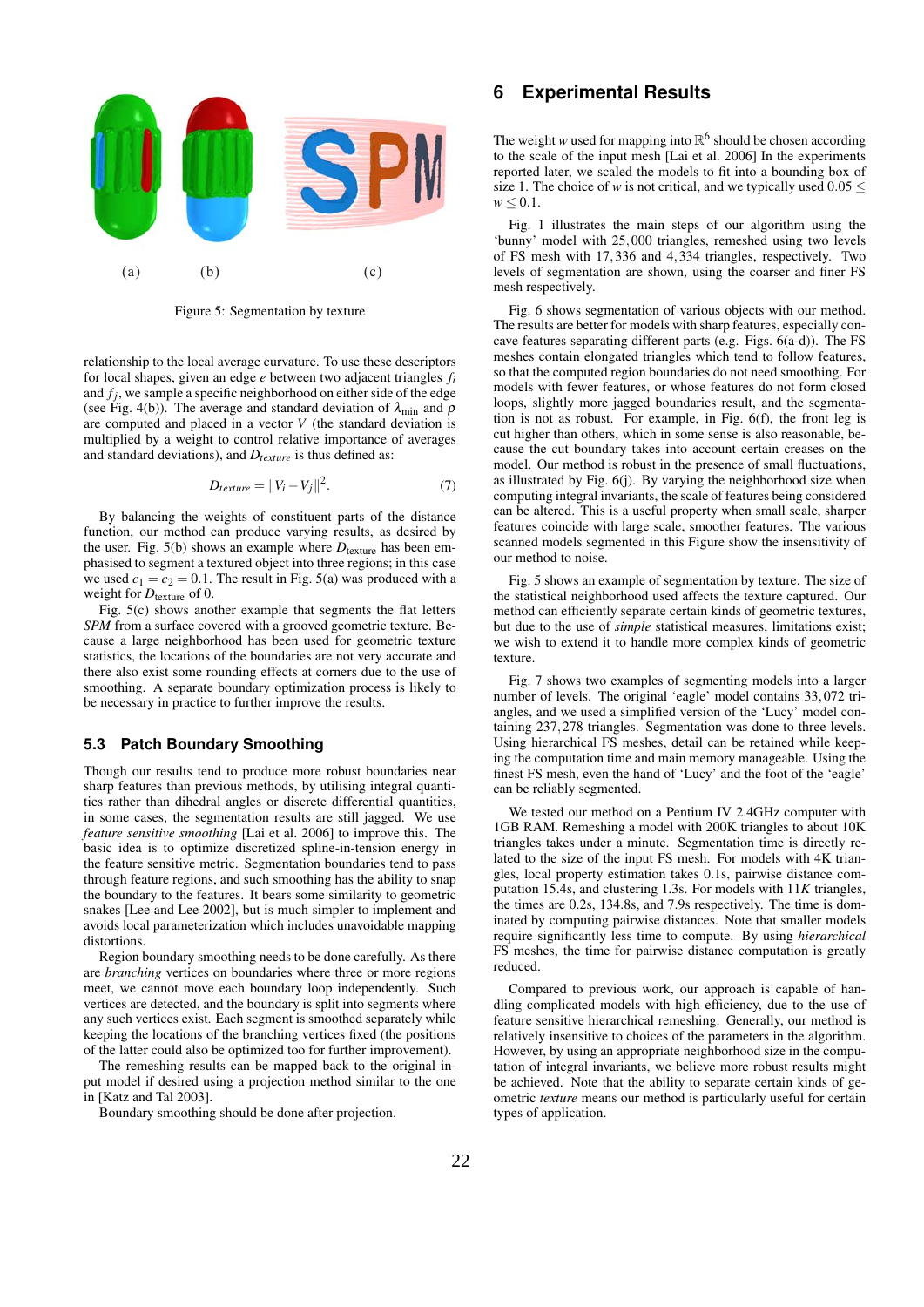

Figure 6: Various segmentation results.

# **7 Conclusions**

In this paper, a top-down hierarchical mesh surface segmentation algorithm was presented. As it is based on isotropic remeshing, it is insensitive to the input triangulation of the mesh. By using integral and statistical properties, problems due to noise are avoided, and textures can also be captured and used to drive the segmentation. Hierarchical FS remeshing not only provides an efficient tool for computation, but can handle larger models with more accuracy than earlier methods. Use of finer models leads to better following of features, and better region boundaries. Improved results are obtained when more levels of segmentation are used.

We hope to address remaining limitations in the future. The algorithm is dependent on the initial seed points used, and better approaches for their placement needs to be explored. Choosing the number of regions automatically and reliably also needs further work. Our statistical approach needs extension to handle more complicated textures.

### **Acknowledgements**

Models in this paper are courtesy of Cyberware, Stanford University, Georgia Institute of Technology and the Polhemus Cor-<br>poration. This work was partially supported by the Natural This work was partially supported by the Natural Science Foundation of China (Projects 60225016, 60333010, 60321002) and the National Basic Research Project of China (Project 2002CB312101).

### **References**

ALLIEZ, P., DE VERDIÈRE, É. C., DEVILLERS, O., AND ISEN-BURG, M. 2003. Isotropic surface remeshing. In *Proceedings* *of Shape Modeling International*, 49–58.

- COHEN-STEINER, D., ALLIEZ, P., AND DESBRUN, M. 2004. Variational shape approximation. In *Proceedings of SIGGRAPH*, 905–914.
- FUNKHOUSER, T., KAZHDAN, M., SHILANE, P., MIN, P., KIEFER, W., TAL, A., RUSINKIEWICZ, S., AND DOBKIN, D. 2004. Modeling by example. In *Proceedings of SIGGRAPH*, 652–663.
- GARLAND, M., AND HECKBERT, P. 1997. Surface simplification using quadric error metrics. In *Proceedings of SIGGRAPH*, 209– 216.
- GELFAND, N., AND GUIBAS, L. J. 2004. Shape segmentation using local slippage analysis. In *Proceedings of Eurographics Symposium on Geometry Processing*, 219–228.
- HOFFMANN, D. D., AND RICHARDS, W. A. 1984. Parts of recognition. *Cognition 18*.
- HOFFMANN, D. D., AND SINGH, M. 1997. Salience of visual parts. *Cognition 63*, 29–78.
- HOPPE, H. 1996. Progressive meshes. In *Proceedings of SIG-GRAPH*, 27–36.
- JULIUS, D., KRAEVOY, V., AND SHEFFER, A. 2005. D-charts: Quasi-developable mesh segmentation. *Computer Graphics Forum 24*, 3, 581–590.
- KATZ, S., AND TAL, A. 2003. Hierarchical mesh decomposition using fuzzy clustering and cuts. In *Proceedings of SIGGRAPH*, ACM Press, vol. 22(3), 954–961.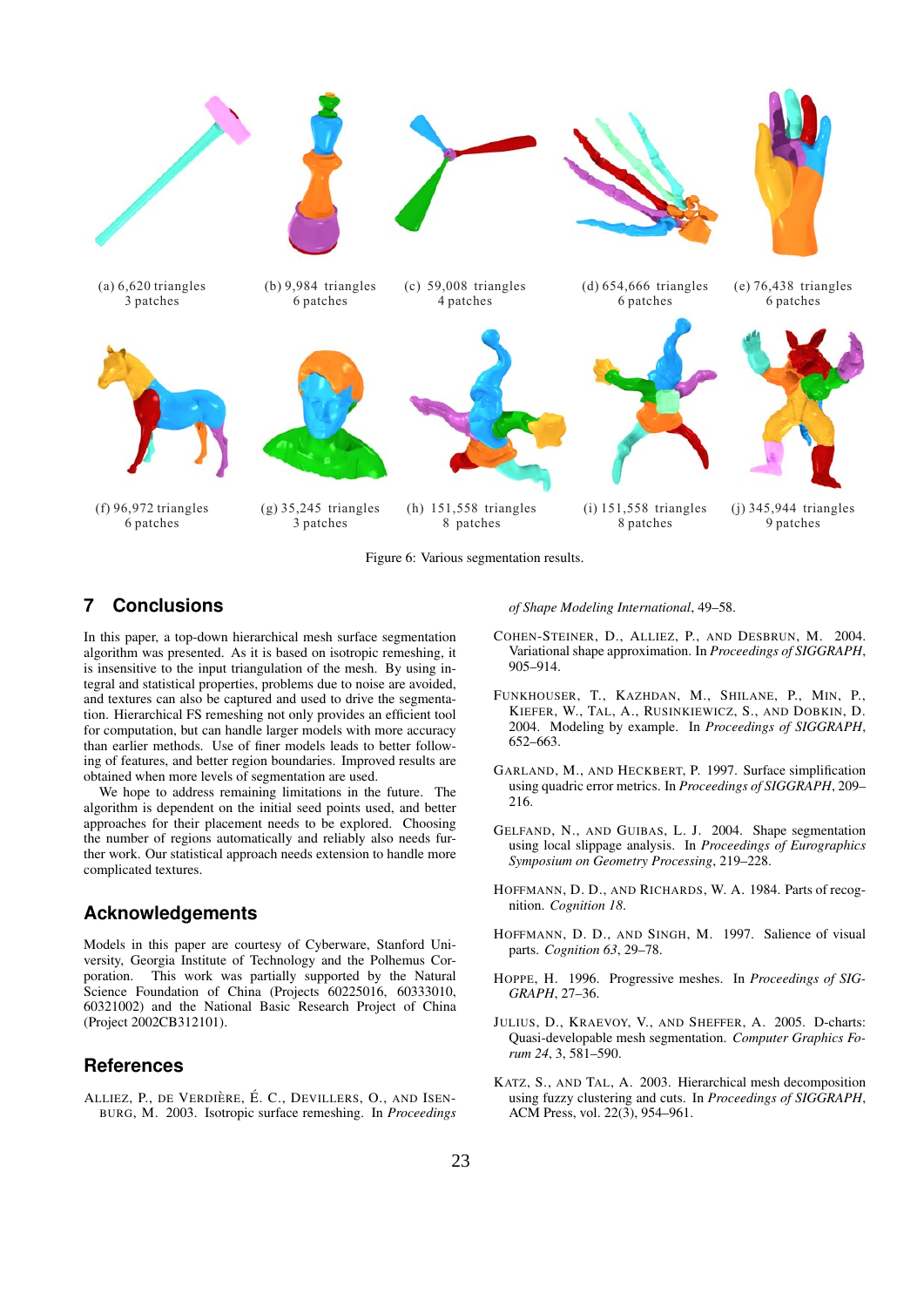

(b)

Figure 7: Hierarchical segmentation of larger models.

- KATZ, S., LEIFMAN, G., AND TAL, A. 2005. Mesh segmentation using feature point and core extraction. *The Visual Computer 21*, 8–10, 865–875.
- KELLEY, C. T. 1999. *Iterative Methods for Optimization*. SIAM.
- KIMMEL, R., MALLADI, R., AND SOCHEN, N. 2000. Images as embedded maps and minimal surfaces: movies, color, texture and volumetric images. *Intl. J. Computer Vision 39*, 111–129.
- LAI, Y.-K., ZHOU, Q.-Y., HU, S.-M., WALLNER, J., AND POTTMANN, H. 2006. Robust feature classification and editing. *IEEE Transactions on Visualization and Computer Graphics*. to appear.
- LEE, Y., AND LEE, S. 2002. Geometric snakes for triangular meshes. *Computer Graphics Forum 21*, 3, 229–238.
- LEE, Y., LEE, S., SHAMIR, A., COHEN-OR, D., AND SEIDEL, H.-P. 2004. Intelligent mesh scissoring using 3d snakes. In *Proceedings of Pacific Graphics*, 279–287.
- LI, X., WOON, T. W., TAN, T. S., AND HUANG, Z. 2001. Decomposing polygon meshes for interactive applications. In *Proceedings of ACM Symp. on Interative 3D Graphics*, 35–42.
- LIU, R., AND ZHANG, H. 2004. Segmentation of 3D meshes through spectral clustering. In *Proceedings of 12th Pacific Graphics*, 298–305.
- MANAY, S., HONG, B.-W., YEZZI, A. J., AND SOATTO, S. 2004. Integral invariant signatures. In *Proceedings of ECCV*, Springer, 87–99.
- MANGAN, A. P., AND WHITAKER, R. T. 1999. Partitioning 3D surface meshes using watershed segmentation. *IEEE Trans. on Visualization and Computer Graphics 5*, 4, 308–321.
- MITANI, J., AND SUZUKI, H. 2004. Making papercraft toys from meshes using strip-based approximate unfolding. In *Proceedings of SIGGRAPH*, 259–263.
- PAGE, D. L., KOSCHAN, A. F., AND ABIDI, M. A. 2003. Perception-based 3D triangle mesh segmentation using fast marching watershed. In *Proceedings of the IEEE Conf. on Computer Vision and Pattern Recognition*, 27–32.
- POTTMANN, H., STEINER, T., HOFER, M., HAIDER, C., AND HANBURY, A. 2004. The isophotic metric and its application to feature sensitive morphology on surfaces. In *Proceedings of ECCV 2004, Part IV*, Springer, 560–572.
- SANDER, P. V., WOOD, Z. J., GORTLER, S. J., SNYDER, J., AND HOPPE, H. 2003. Multi-chart geometry images. In *Proceedings of Eurographics Symposium on Geometry Processing*, 146–155.
- SHAMIR, A., SHAPIRA, L., COHEN-OR, D., AND GOLDEN-THAL, R. 2004. Geodesic mean shift. In *Proceedings of the 5th Korea Israel conference on Geometric Modeling and Computer Graphics*, 51–56.